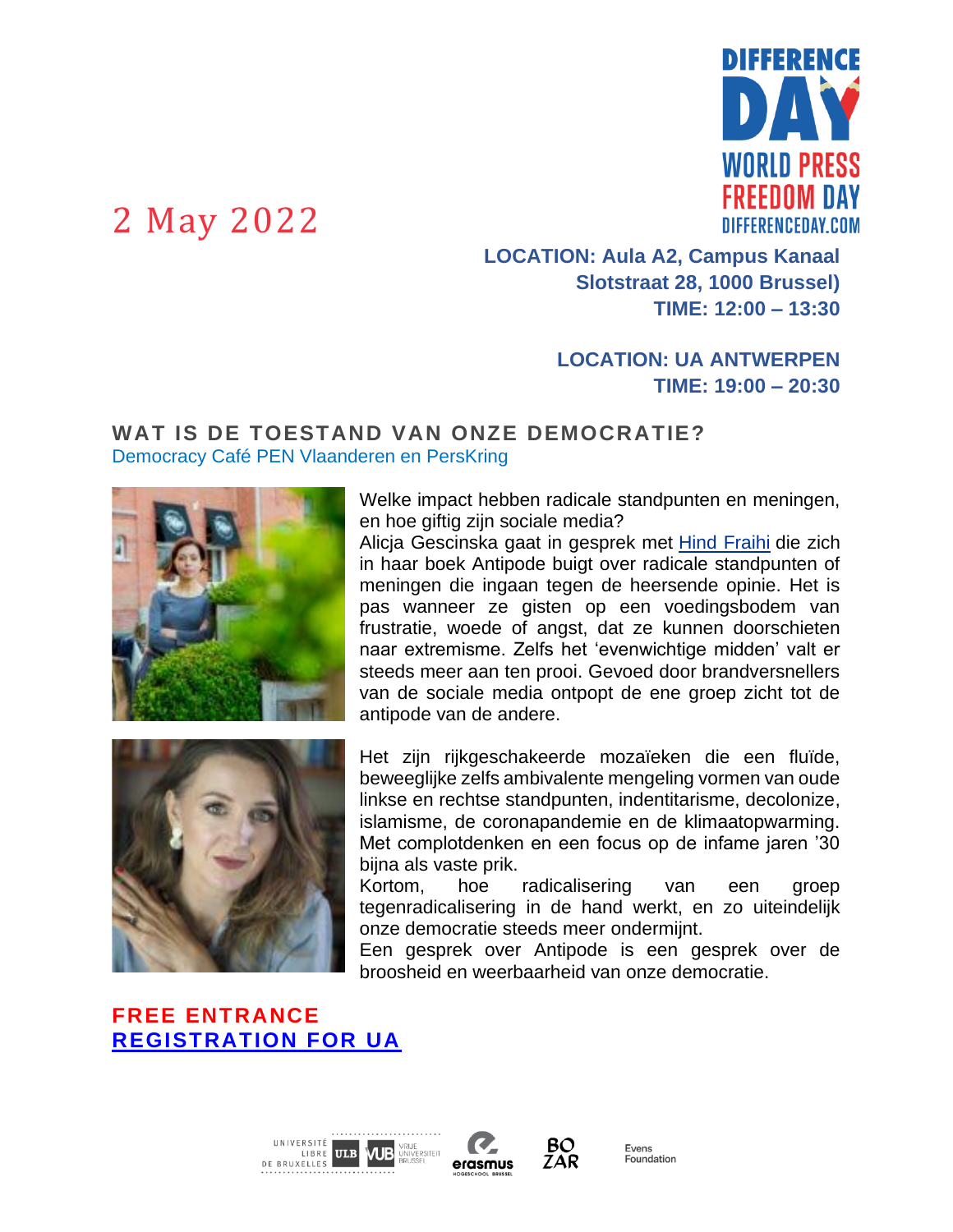

**LOCATION: BOZAR CENTRE FOR FINE ARTS Rue Ravenstein 23, 1000 Brussels TIME: 18:00 – 21:30**

#### **EUROPEAN GALA AWARD CEREMONY FOR FREEDOM OF EXPRESSION**

18:00 Registration & Networking reception

19:00 Welcoming everyone to Difference Day Prorector Caroline Pauwels

19:15 Guest speaker:

Thierry Breton European Commissioner for Internal Market/ Vera Jourova European Commission Vice-President Values & Transparency (tbc) 19:30 Entrée

20:00 Guest Speaker: Bruno Beeckman Journalist @EBU

20:20 Main Course

20:50 Presentation of the Difference Day Honorary Title

● BAJ (Belarus Association for Journalists) Barys Haretski

● The Fix: Jakub Parusinski

21:30 Dessert Buffet

#### **HOST PRESENTER: ANNELIES BECK (VRT)**

(by invitation only)





BO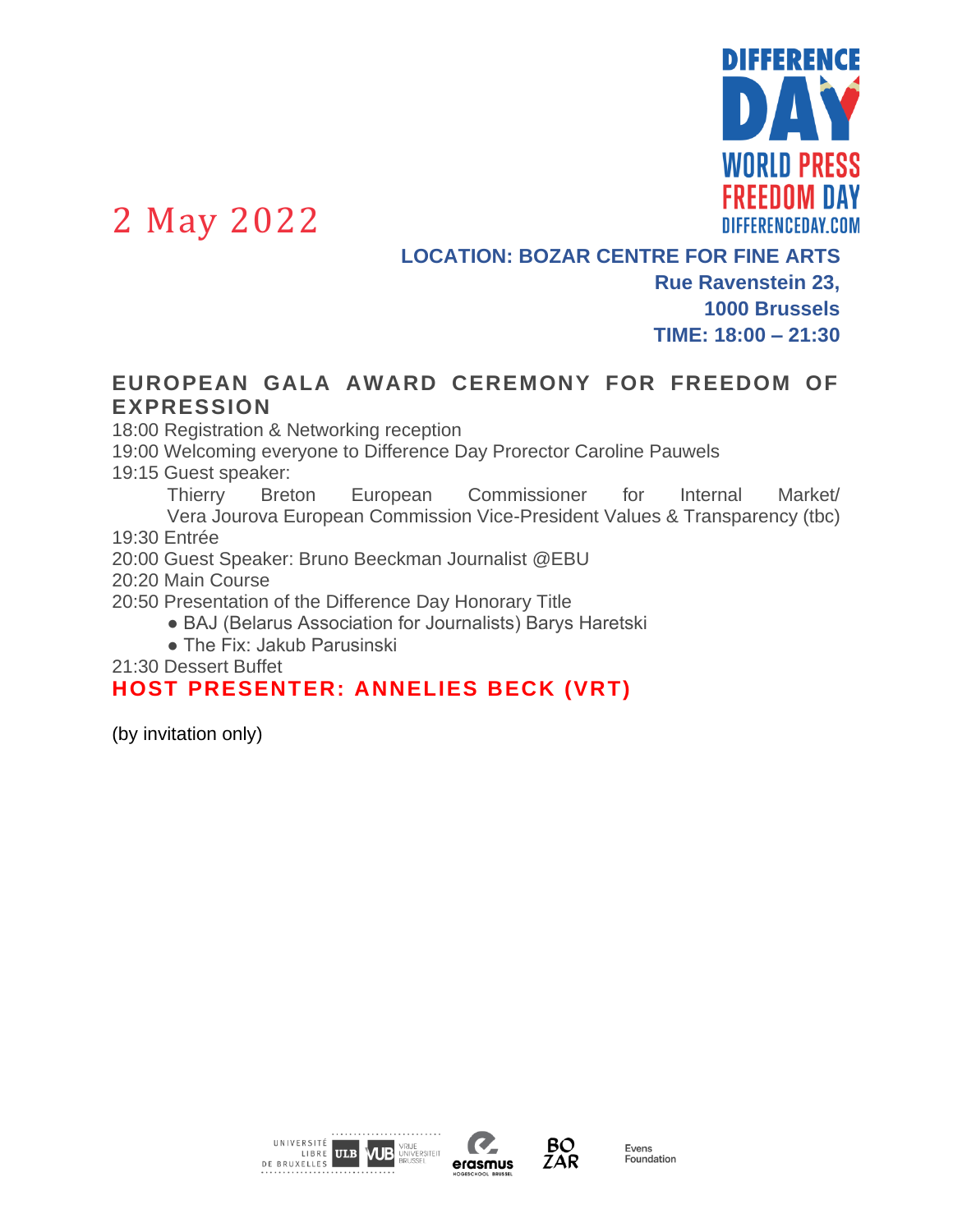# I SEERENGE WORLD PRESS FRFFNNM NAV **DIFFERENCEDAY COM**

## 3 May 2022

### **LOCATION: GREENWICH MODERNE RUE DES CHARTREUX, 7 – 1000 BRUXELLES TIME: 10:30 – 12:00**

#### **CAFÉ EUROPE LIBERTÉ ET AVENIR DE LA PRESSE EN EUROPE**



Café Europa est un projet initié dans le cadre de la Présidence française du Conseil de l'Union européenne.

Café Europa invite de jeunes journalistes en formation à débattre avec un duo de journalistes français et belge. Lou Héliot, journaliste pour *Le 1* hebdo et Quentin Jardon, cofondateur et rédacteur en chef adjoint de *Wilfried* partageront leur expérience lors de cette rencontre animée par Charlotte Marie Pion, étudiante en journaliste à la Vrij Universiteit Brussel.

Faire du journalisme autrement et créer des solutions pour garantir leur liberté éditoriale. A l'heure où une certaine frénésie de l'information s'impose tous les jours, l'hebdomadaire *Le 1* et le magazine *Wilfried* défendent une forme d'éloge de la lenteur pour prendre le temps d'explorer et d'éclairer l'actualité « loin des idées reçues et du zapping ». Quentin Jardon et Lou Héliot raconteront leur expérience et souligneront combien faire du journalisme autrement peut être difficile mais exaltant.

Ce débat est également l'occasion de promouvoir la culture des cafés. Café Europa 2022 se tiendra dans un café emblématique de la ville de Bruxelles pour son architecture Art nouveau, le Greenwich Moderne. Lieu d'échanges et de convivialité, les cafés sont en Europe ces lieux ouverts au monde et aux péripéties du quotidien.

### **ENTRÉE LIBRE [REGISTER HERE](https://bit.ly/cafe-europa-2022)**







BO

ZAR

Evono<br>Foundation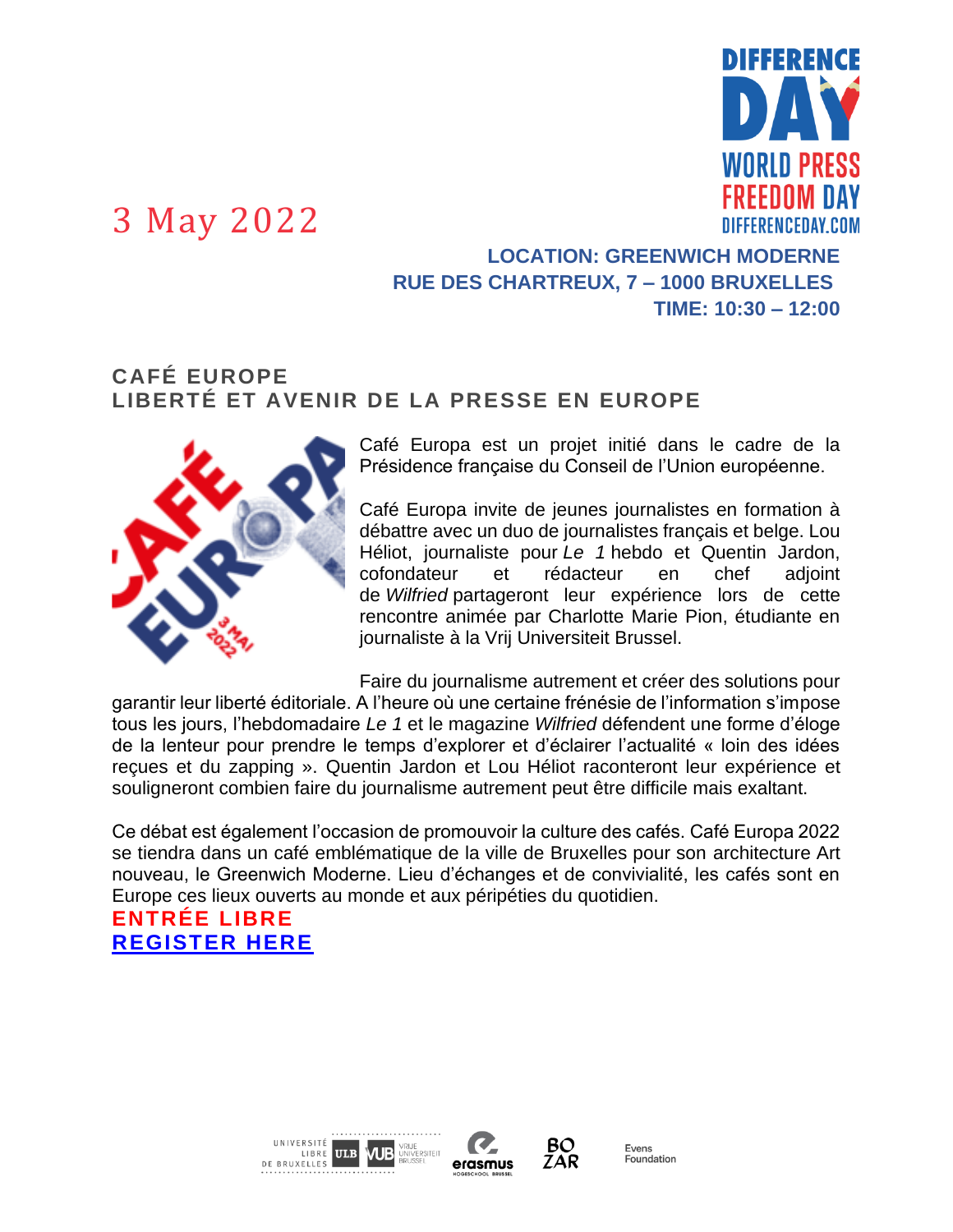

### **LOCATION: STUDIO @BOZAR TIME: 10:00 – 11:30**

#### **JOURNALISM DURING A TIME OF CRISIS**



Independent media play a vital role in holding authorities to account, exposing corruption, providing information to citizens, offering a platform for debate, and debunking disinformation. Yet freedom of speech is under threat in many countries worldwide, and journalists are a particular target for authoritarian regimes. This session focuses on the experiences of journalists in Belarus and Ukraine.

Belarusian journalists have experienced a particularly severe crackdown with journalists being driven out of the country and are now living in exile, and very few independent media still operating inside the country.

In Ukraine, a country with a previously vibrant if somewhat challenging media ecosystem, most media outlets are now struggling to survive, given the collapse of the advertising market following Russia's invasion. Once successful commercial outlets now rely on donor funding to pay their staff and continue to report, at a time when there has never been a greater demand for independent journalism.

Most Ukrainian journalists had no previous reporting experience from war zones, and they now have to work in highly dangerous conditions. Several have already been killed, and kidnapped and many have been injured. They are at the front line of what is not just a military war but also a war of information.

#### **Main issues:**

How can we ensure that journalists on the ground can continue to report in safety? How can we address the gap between the large demand for first-hand independent news and the reality on the ground?

Who do you trust?

#### **Panellists:**

- Natalia Gumenyuk, Ukrainian journalist and founder of Public Interest Journalism Lab
- Barys Haretski & Hanna Valynets, VP and spokesperson, Belarusian Association of Journalists
- Jakub Parusinski, author at The Fix and crowdfunder:
- ttps://www.gofundme.com/f/keep-ukraines-media-going
- Pavol Demes, EED Executive committee vice-chair and GMFUS fellow
- Moderated by [Hanna Liubakova](https://www.atlanticcouncil.org/expert/hanna-liubakova/)

#### **FREE ENTRANCE**

UNIVERSITÉ **VUB** UNIVERSITEIT LIBRE ULB DE BRUXELLES



BO

ZAR

**Fvens** Evens<br>Foundation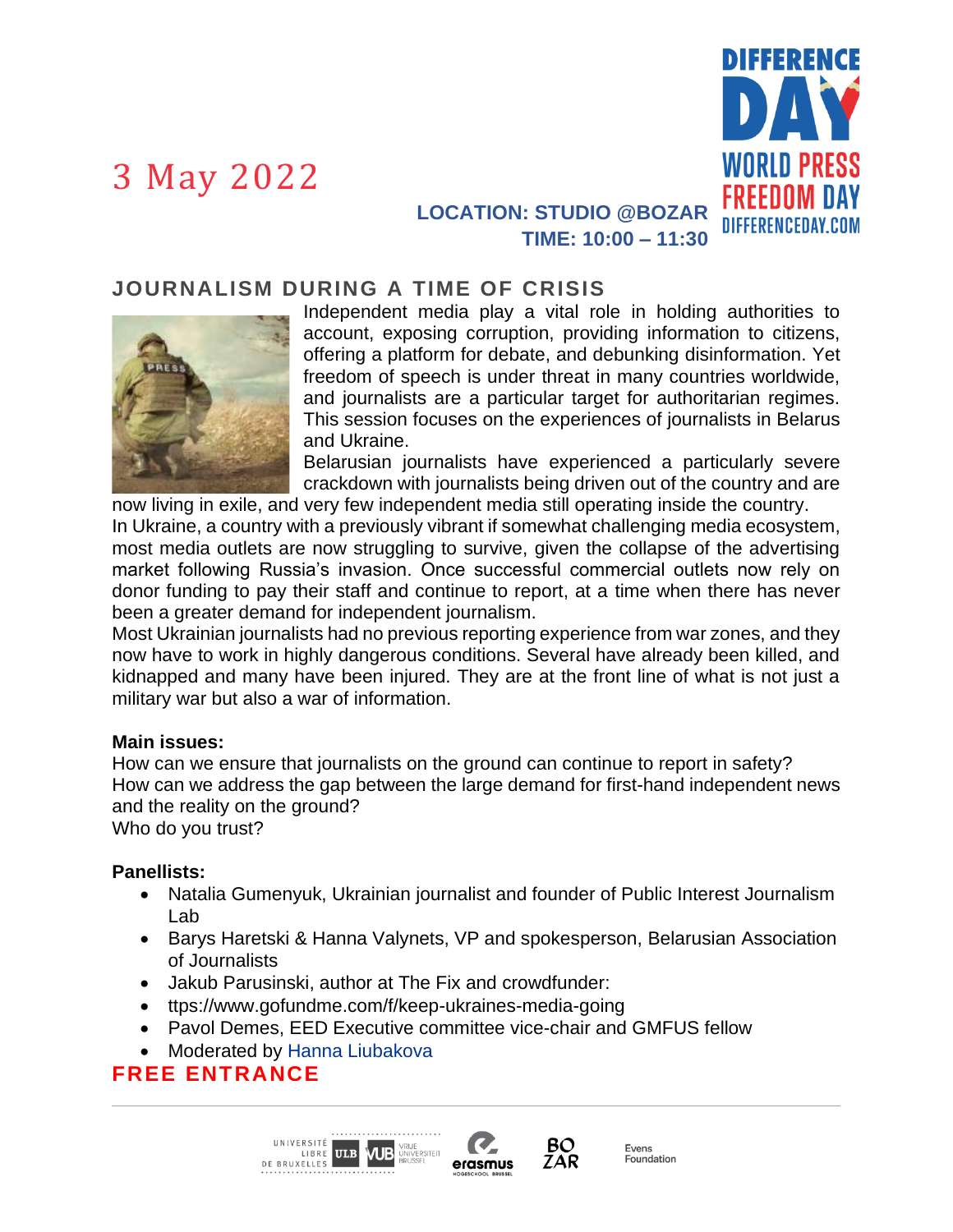

During the Difference Day 2022 program, we will also be presenting **["Students'](https://www.differenceday.com/speakers-corner/)  [Speakers Corner"](https://www.differenceday.com/speakers-corner/)**

### **BEING IN EXILE/RECOVERING ONE'S PROFESSIONAL IDENTITY**

**LOCATION: @CAMPUS ULB – FOYER CULTUREL-SOLBOSCH**



The association En-GAJE invites you to meet two journalists in exile to discuss their career and their work. The meeting will also allow you to discover the new media LATITUDES [\(medialatitudes.be\)](http://medialatitudes.be/) and to discuss with journalists in exile and students who participate in this media.

**TIME: 12:00 – 14:00**



**Speakers :**

- Chair of the session En-GAJE
- **Ahmed Gamal Zaida**, journalist in exile (Egypt)
- **Rewaa Mershid,** journalist in exile (Palestine)
- For LATITUDES: Alexandre Niyungeko (sub-editor in chief)

#### **FREE ENTRANCE NO REGISTRATION REQUIRED**





BO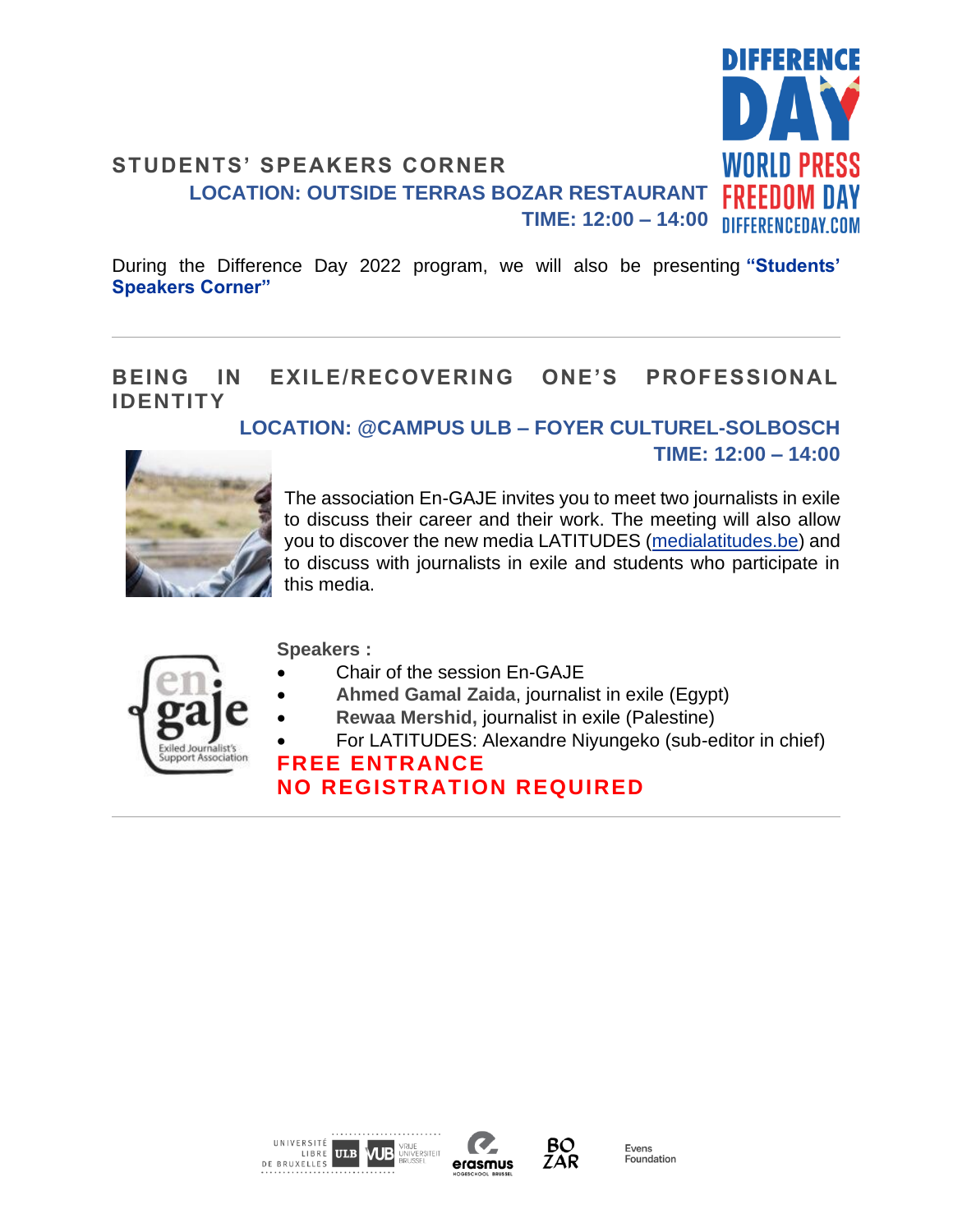

#### **THE HUNGARIAN PLAYBOOK**

#### **LOCATION: @CAMPUS VUB AULA QB TIME: 15:00 – 16:30**

Trisha Meyer, Professor of Digital Governance and Participation, introduces us to the movie by tracing a parallel with what is happening now in Europe with the banning of RT.

### **THE HUNGARIAN PLAYBOOK (DOCUMENTARY)**

At the heart of the European Union, an authoritarian regime is in the making. A key element in consolidating power is a degree of media control that has not existed since the fall of the communist regime. Our investigative documentary follows the struggle of a handful of young journalists against a system, which is becoming a role model across national borders. Secretly made recordings and leaked documents from within the headquarters of state media testify of a world that is held together by fear and humiliation. Internal communications prove: public media are under the direct control of the cabinet office of Prime Minister Viktor Orbán. At the European level, our protagonists will look into the economic and strategic interests that are pushing leading E.U. members to turn a blind eye.

Bence Máté has been working as a journalist and a documentary filmmaker since 2011. He was stationed in Cairo as a Middle East correspondent for the Hungarian public news service until he resigned in 2016. As a film-maker, he dealt, among other things, with human rights violations in Egypt, sectarian violence in Israel and Palestine, and political corruption in Hungary.

We close this session with a discussion between Bence Maté, Aldo Verschuere and Trisha Meyer.

**FREE ENTRANCE NO REGISTRATION REQUIRED**





BO